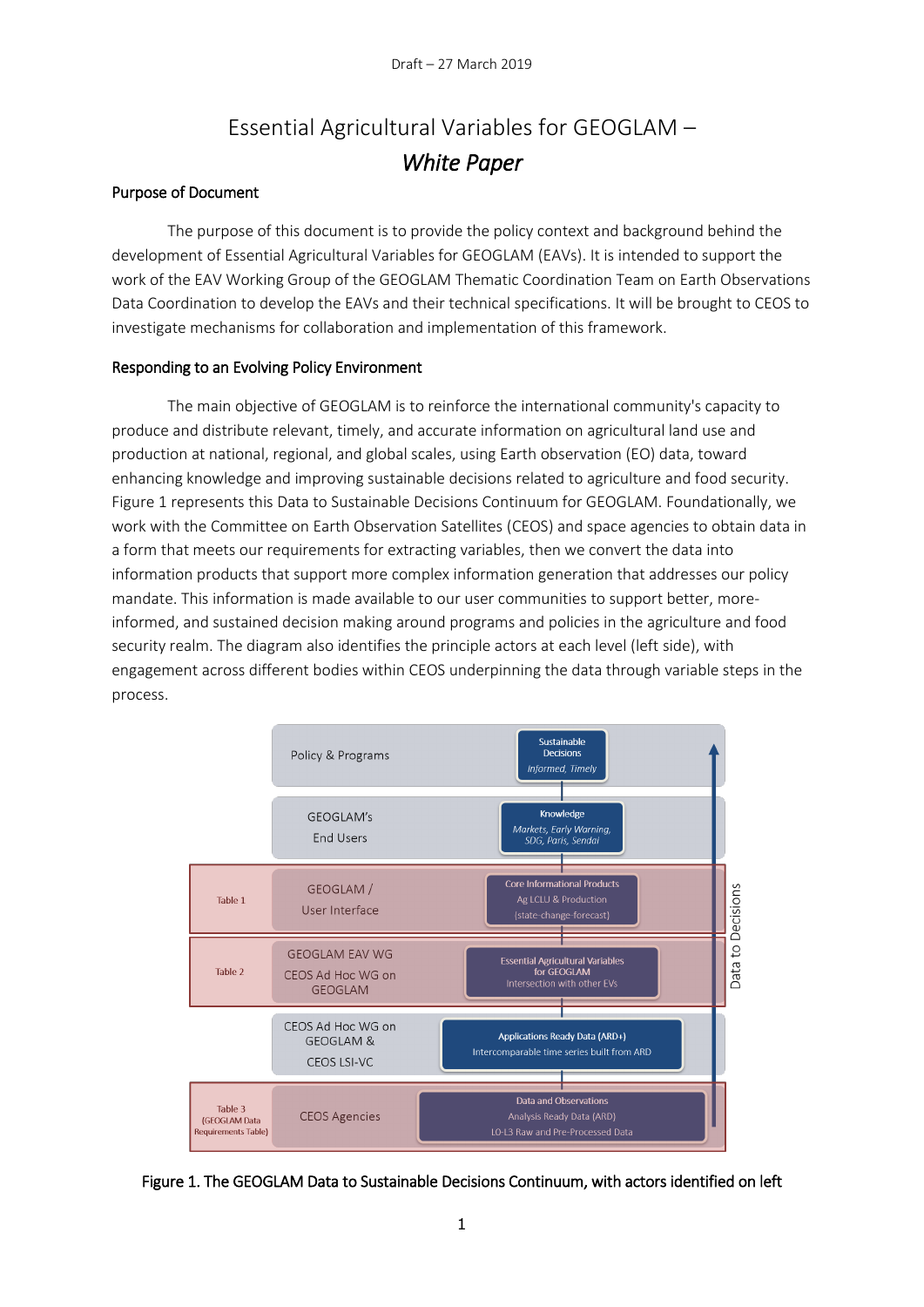Since 2011, the GEOGLAM community has grown at a steady pace, collaborating with more and more international initiatives, programmes, and projects. GEOGLAM has been successful in integrating Earth observations with place-based expertise to produce qualitative assessments of crop condition to support markets in line with our mandate through the 2011 G20 Action Plan on Food Price Volatility and Agriculture. These information products have been provided to the Agricultural Market Information System (AMIS) and published as part of the monthly AMIS Market Monitor [\(http://www.amis-outlook.org/amis-monitoring\)](http://www.amis-outlook.org/amis-monitoring) since 2013. The GEOGLAM Crop Monitor for AMIS (CM4AMIS) provides information on four major commodity crops (maize, rice, wheat, and soybean), in countries that account for over 80% of their global production.

Building on the utility and impact of the CM4AMIS, GEOGLAM launched the Crop Monitor for Early Warning (CM4EW). The CM4EW focuses on countries at risk of food insecurity, as well as their relevant crops and drivers. Launched in February 2016, this activity is a response to calls from, -- and was built in tandem -- with, the early warning community, including the Famine Early Warning Systems Network (FEWSNET), the European Commission's Joint Research Centre (EC JRC), and the World Food Program (WFP). The G20 has responded positively to this expanded scope of GEOGLAM activities, with the 2018 G20 Agricultural Ministers Declaration explicitly recognizing GEOGLAM as, "among the key mechanisms to promote transparent markets and food security" (July 2018, Buenos Aires).

GEOGLAM is widely viewed as a reliable and credible source of information on crop conditions for markets and food security early warning. Over time, however, the priorities of the national and international organizations that GEOGLAM serves have also evolved. Demand has increased for quantitative estimations of croplands and rangelands, with clear impacts on data production and R&D activities. Meanwhile, in the policy domains, multiple new heavyweight policy drivers have emerged, including the United Nations 2030 Agenda for Sustainable Development and its Sustainable Development Goals (SDGs), the Paris Accords (the UN Framework Convention on Climate Change), and the Sendai Framework for Disaster Risk Reduction. Consequently, as we look toward solutions for humanity's problems (Rittel and Webber, 1973), an approach is needed that supports integration across science and policy domains. By extension, as a community GEOGLAM must have a way to simplify complexity, scope activities and provide clarity to communicate our potential contribution to custodial agencies.

#### The Case for Essential Agricultural Variables for GEOGLAM

The world has agreed to 17 Sustainable Development Goals (SDGs), supported by 169 targets, that are in turn fed by an initial and still growing set of 230 indicators (United Nations, 2015). Each indicator relies on existing and new multiple data streams, often spanning multiple science domains for its development (Reyers et al, 2017). National, regional, and global success toward achieving these multi-thematic and multi-scalar policy frameworks will require leveraging complementary and overlapping activities (Pradhan et al., 2017), from data through to decisions. The GEOGLAM community understands that the fundamental datasets upon which we rely can be brought together to create knowledge to support a wide range of policy challenges, both within and across science domains. This will require moving our monitoring to a more quantitative domain in both space and time. In this vein, GEOGLAM needs to clearly define the minimum set of variables we require to meet current and evolving policy drivers. Progress in systems theory in other science domains, originally led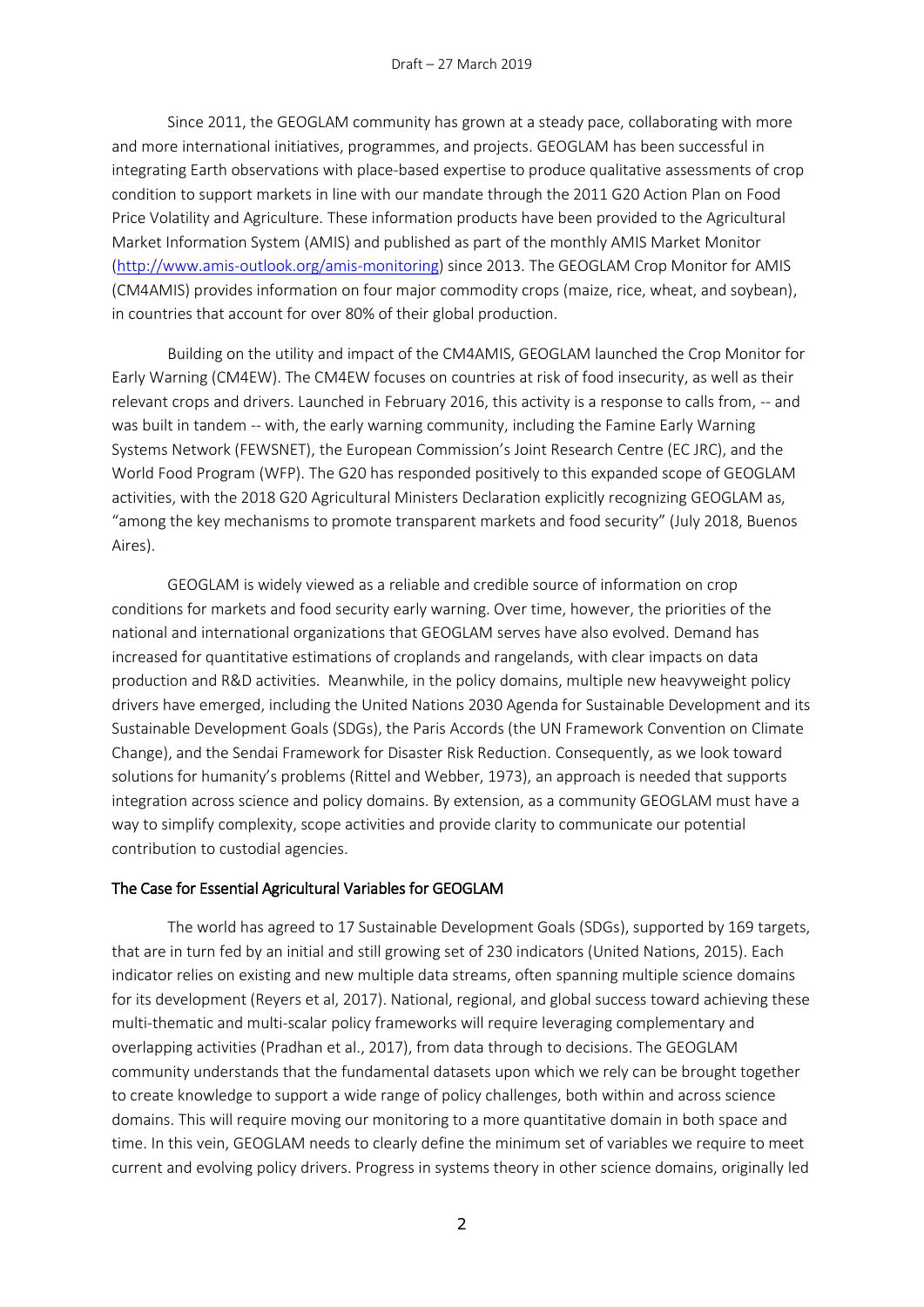by climate (Bojinski, 2014); then biodiversity (Proença, 2017); and water (Lawford, 2014), suggest that the development of essential variables (EVs) may provide an approach that can be adopted by our community. Beyond our own community, it is an approach that supports communication and integration across science domains, while promoting a focused approach within the GEOGLAM scope of agricultural monitoring.

GEOGLAM aims to produce information on the current state of, and monitoring change in, agricultural land cover and land use. In the GEOGLAM context, these state variables track essential aspects of agricultural production and can be considered Essential Agricultural Variables (EAVs) for GEOGLAM. In the Data to Sustained Decisions Continuum (Figure 1), EAVs sit just above data and are precursors to higher information products such as crop type and yield. In essence, EAVs represent information "building blocks" that are rudimentary indicators of state and change in our domain and as such, these low-level indicators can be built up and integrated with other information for monitoring across multiple policy dimensions (e.g. SDGs, Paris Accord, and Sendai).

If the broader GEO community adopts the concepts and language of EVs, as already evidenced in other communities, the United Nations Interagency Expert Group on Sustainable Development Goals (IAEG-SDGs) that is tasked with developing SDG indicators and methodologies could provide the coordination to integrate EVs from multiple domains to measure and address complex problems that require integrated solutions. However, given communication gaps between the largely statistical IAEG-SDGs and the EO community, this is not a *fait accompli*, and is currently being addressed through efforts by GEO (EO4SDGs), CEOS, and through national intervention*.*  Nevertheless, if the GEOGLAM community does not begin work on our EAVs now, we will not be ready to contribute.

Setting new policy drivers aside, for the G20 alone, EAVs are required to grow GEOGLAM activities to become more quantitative to meet the evolving needs of our original clients around market information and early warning for food security.

#### Defining GEOGLAM Essential Agricultural Variables

During early phases of GEOGLAM, a specific set of information needs and related data requirements were identified in what has become known within our community as the "Defourny Diagram" (Defourny, 2010; Whitcraft et al., *RSE in review*). This diagram links sensor agnostic, spatiotemporal requirements to the desired information outcomes or "use" (Figure 2). Although the identified spatial and temporal resolutions have improved and will continue improving in keeping pace with technological capacity (for example, we are moving from a >250m observatory to a <30m observatory thanks to Sentinel-2, Landsat, Sentinel-1, and others), the Defourny Diagram has nevertheless remained a relevant and concise articulation of the relationships between EO and use. In the case of the EAVs, the Defourny Diagram has provided a canvas for identifying the core information domain of GEOGLAM.

## Figure 2. The Defourny Diagram demonstrates that the core information products, uses, and underlying data have not changed substantially since 2010. Their reinterpretation in the Essential Variable, policy, and decision framework context has been clarified and simplified.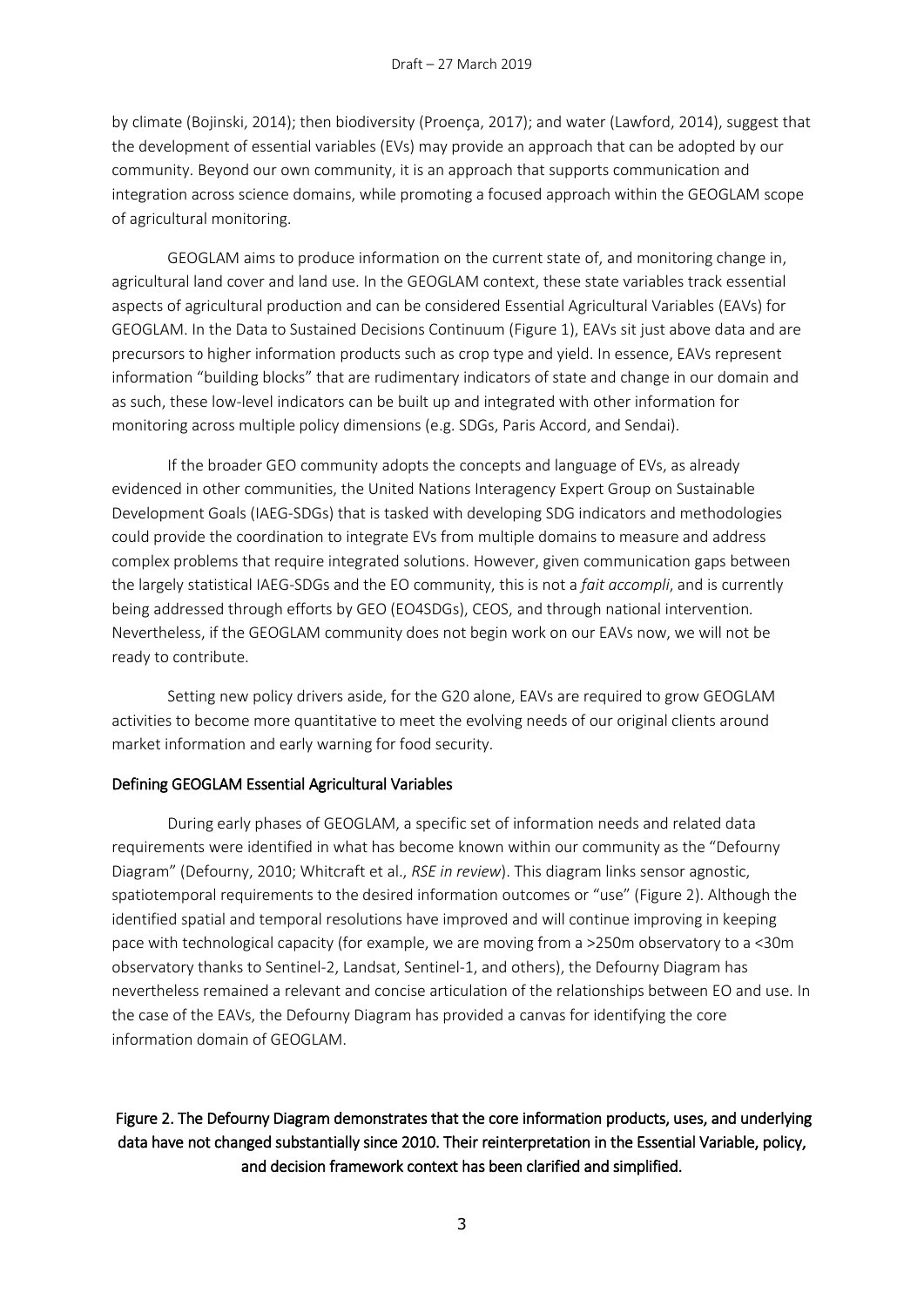Surveys and discussions preceding and during the GEOGLAM Operational Requirements Meeting identified high priority information products, including cropland mask, crop type map and planted area, yield forecast, and crop growth condition assessment. In a similar survey deployed by the Rangeland and Pasture Productivity (RAPP) group, rangeland/pasture cover and rangeland/pasture biomass were among the most highly valued products. Meanwhile, community members are mapping GEOGLAM information products to our policy drivers, including markets, early warning, SDGs, Paris Accord and Sendai. Papers have been submitted for publication that begin to link GEOGLAM activities to SDG's (Whitcraft et al., *RSE in review*, Whitcraft et al., *AGU in review*, and Becker-Reshef et al., *RSE in review*). Work is underway through the NASA Harvest Consortium to quantify the impact of EO in general, and GEOGLAM in particular, on agricultural markets.

Some thought has gone into what a list of EAVs for GEOGLAM would contain, but much more work is required to more rigorously define them. It is the initial mission of the EAV WG to:

- a. reach consensus on the information products and EAVs;
- b. reach consensus on the spatial, spectral, and temporal resolutions, and latency of the underlying observations;
- c. reach consensus on the levels of pre-processing necessary to empower routine EAV creation by agricultural monitoring entities (ARD and ARD+);
- d. clearly document the decision support and policy need;
- e. work with CEOS to meet the requirements.

An initial set of Core Information Products and EAVs for GEOGLAM identified below (Tables 1 and 2). Please note these are draft, incomplete and not ratified by the GEOGLAM Community.

|             | Core Information<br>Product (TBC)      | Spatial<br>Resolution,<br>Accuracy,<br>and/or<br>Precision | Frequency of<br>Production | End Use: Knowledge & Sustainable<br><b>Decisions Supported</b>                                                                              |
|-------------|----------------------------------------|------------------------------------------------------------|----------------------------|---------------------------------------------------------------------------------------------------------------------------------------------|
| $\mathbf 1$ | Cropland mask                          | 300m to<br>3m                                              | Monthly within<br>season   | <b>State and Change: Federal/State land</b><br>use policy; infrastructure investment;<br>statistics; SDGs, climate change<br><i>impacts</i> |
| 2           | Irrigated vs non<br>irrigated cropland | 300 to 3m                                                  | seasonal                   | Water management and monitoring;<br><b>SDGs (water use efficiency)</b>                                                                      |
| 3           | Crop type map                          | 300m to<br>3m                                              | Monthly within<br>season   | Fed/State/Int'l Market information;<br>infrastructure investment;<br>supplement/replace survey statistics;<br>SDGs, climate change impacts  |
| 4           | Crop type area                         | Admin<br>Level $1, +/-$                                    | Every 2 months             | Market information;<br>supplement/replace survey statistics                                                                                 |

### Table 1: Core Information Products for GEOGLAM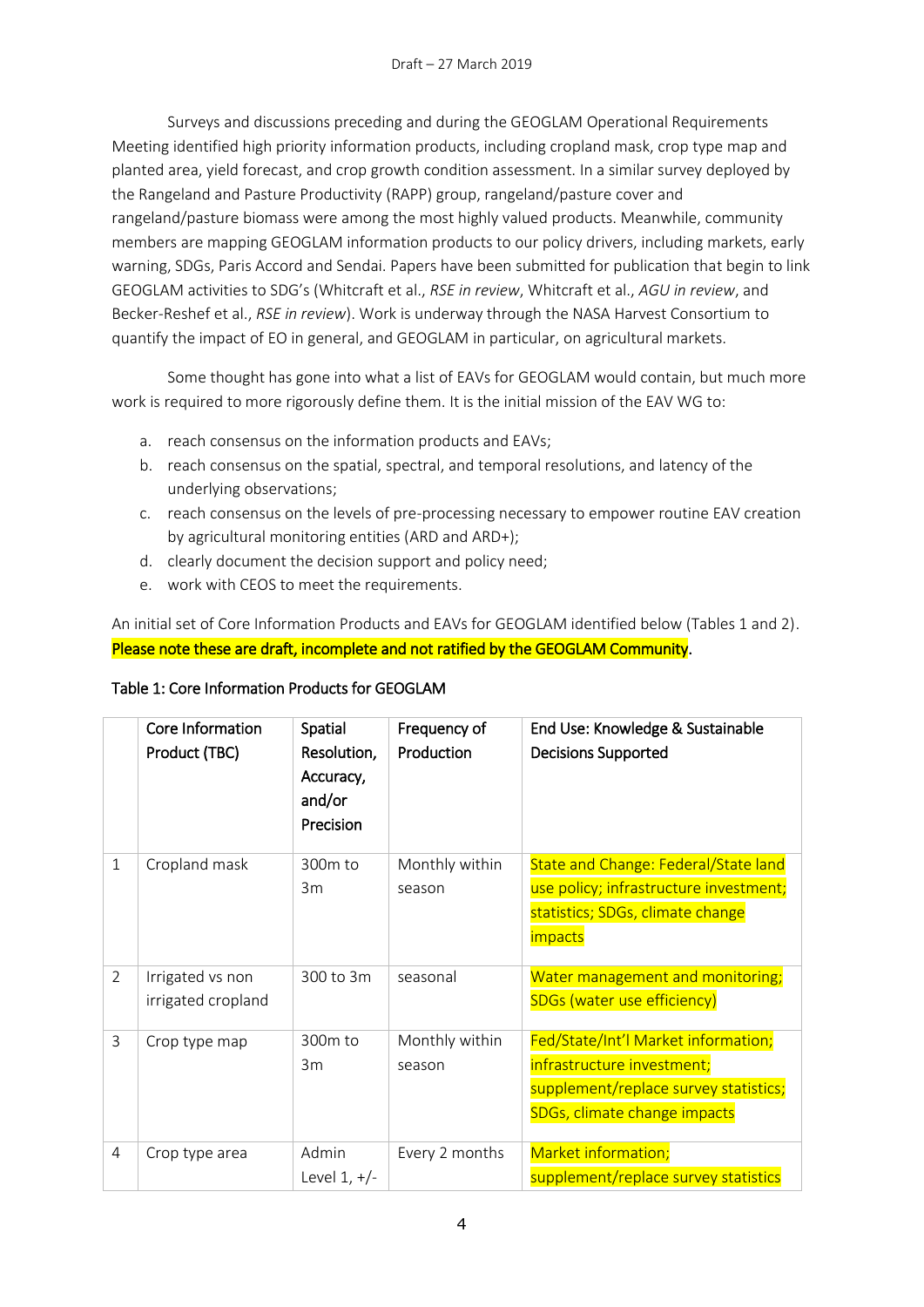|                |                                    | 10%                            | within season                      | on production; logistics planning;<br>food security-early warning                                                                                                 |
|----------------|------------------------------------|--------------------------------|------------------------------------|-------------------------------------------------------------------------------------------------------------------------------------------------------------------|
| 5              | Crop condition                     | 300m to<br>3m                  | 1-2 weeks                          | Market information; food security-<br>early warning; Fed/state policy and<br>program response; production<br><i>insurance</i>                                     |
| 6              | Crop yield forecast                | Admin<br>Level $1, +/-$<br>10% | Monthly<br>throughout<br>season(s) | Market information;<br>supplement/replace survey statistics<br>on production; logistics planning;<br>food security-early warning; SDGs;<br>climate change impacts |
| $\overline{7}$ | Crop Yield<br>Estimation           | field level                    | Seasonal, post-<br>harvest         | Market information;<br>supplement/replace survey statistics<br>on production; logistics planning;<br>food security-early warning; SDGs;<br>climate change impacts |
| 8              | Rangeland and<br>pasture mask      | 300m to<br>3m                  | Seasonal                           | State and Change: Federal/State land<br>use policy; statistics; SDGs, climate<br>change impacts                                                                   |
| 9              | Rangeland and<br>pasture condition | 300m to<br>3m                  | Monthly<br>throughout<br>season(s) | Food security-early warning; SDGs;<br>climate change impacts                                                                                                      |

## Table 2: Essential Agricultural Variables for GEOGLAM

|         | Essential<br>Agricultural<br>Variables for<br><b>GEOGLAM (TBC)</b>            | Spatial Resolution,<br>Accuracy, and/or<br>Precision | Frequency of<br>Production      | Core Information<br><b>Product Supported</b>            |  |  |
|---------|-------------------------------------------------------------------------------|------------------------------------------------------|---------------------------------|---------------------------------------------------------|--|--|
| Primary | <b>NDVINDVINDVI</b><br>(and related<br>vegetation<br>/chlorophyll<br>indices) | 300m to 3m                                           | Weekly to 10 days<br>composites | Crop condition<br>Yield forecast<br>Rangeland condition |  |  |
|         | Above Ground<br>300m to 3m<br>Fresh / Dry<br><b>Biomass</b>                   |                                                      | Weekly to 10 days<br>composites | Crop condition<br>Yield forecast                        |  |  |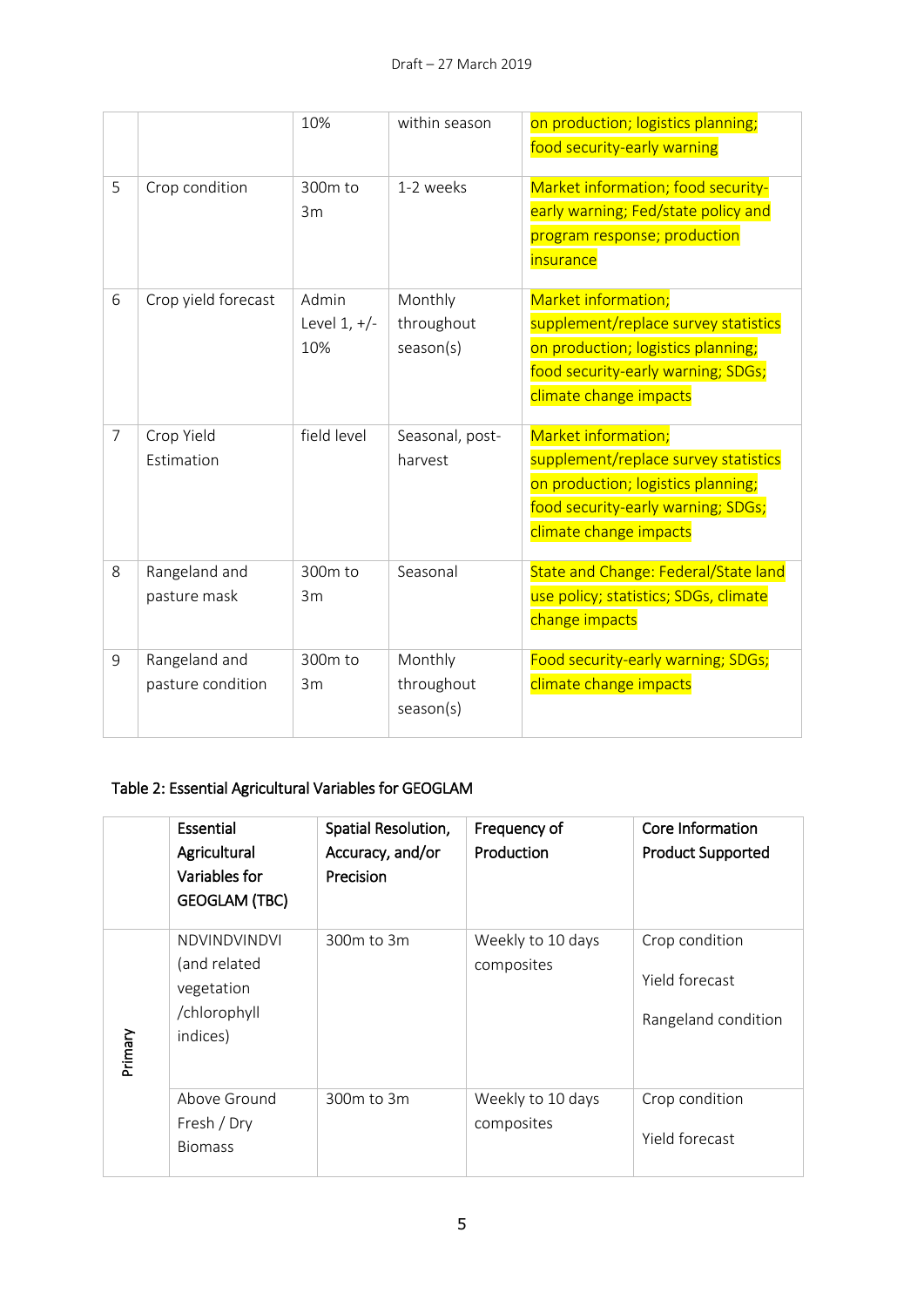|  |                                   |                                         |                    |                                        | Rangeland condition                      |  |  |
|--|-----------------------------------|-----------------------------------------|--------------------|----------------------------------------|------------------------------------------|--|--|
|  |                                   | LAI <mark>?</mark> fAPAR,               | 300m to 3m         | Weekly to 10 days                      | Crop condition                           |  |  |
|  |                                   | fractional cover?<br>ALB?               |                    | composites?                            | Yield forecast                           |  |  |
|  |                                   |                                         |                    |                                        | Rangeland condition                      |  |  |
|  |                                   | Crop development                        | 300m to 3m         | Ongoing annual                         | Crop condition                           |  |  |
|  |                                   | stages: emergence<br>date, flowering    |                    | assessment guided by<br>crop calendars | Yield forecast                           |  |  |
|  |                                   | date, maturity,<br>harvest              |                    |                                        | Crop type map                            |  |  |
|  |                                   |                                         |                    |                                        | Crop type area                           |  |  |
|  |                                   | Field & Plot<br>Delineation             | $+/- 10%$          | 3-5 years                              | Crop mask                                |  |  |
|  |                                   |                                         |                    |                                        | Crop type map                            |  |  |
|  |                                   |                                         |                    |                                        | Crop type area                           |  |  |
|  |                                   |                                         |                    |                                        | Rangeland mask                           |  |  |
|  |                                   |                                         |                    |                                        |                                          |  |  |
|  |                                   | Crop calendars                          | Admin Level 1, +/- | 3-5 years                              | Crop condition                           |  |  |
|  |                                   | (Range of seeding<br>and harvest dates) | 2 weeks            |                                        | Yield forecast                           |  |  |
|  |                                   |                                         |                    |                                        | Crop type map                            |  |  |
|  |                                   |                                         |                    |                                        | Crop type area                           |  |  |
|  | ্ত                                | Surface water<br>mapping                | Sub-field          | Weekly                                 | Crop Type (Too-wet-<br>to-seed); others? |  |  |
|  |                                   | Precipitation                           |                    |                                        |                                          |  |  |
|  | Supporting (Ancillary Data and EV | Land Surface<br>Temperature             |                    |                                        |                                          |  |  |
|  |                                   | Evapotranspiration                      |                    |                                        |                                          |  |  |
|  |                                   | Surface albedo                          |                    |                                        |                                          |  |  |
|  |                                   | Land Cover and<br>Land Use (ECV)        | 1km to 3m          |                                        | Rangeland mask                           |  |  |
|  |                                   | Surface Soil<br>Moisture                | Sub-field          | Weekly?                                |                                          |  |  |
|  |                                   | Cloud climatology                       |                    |                                        |                                          |  |  |